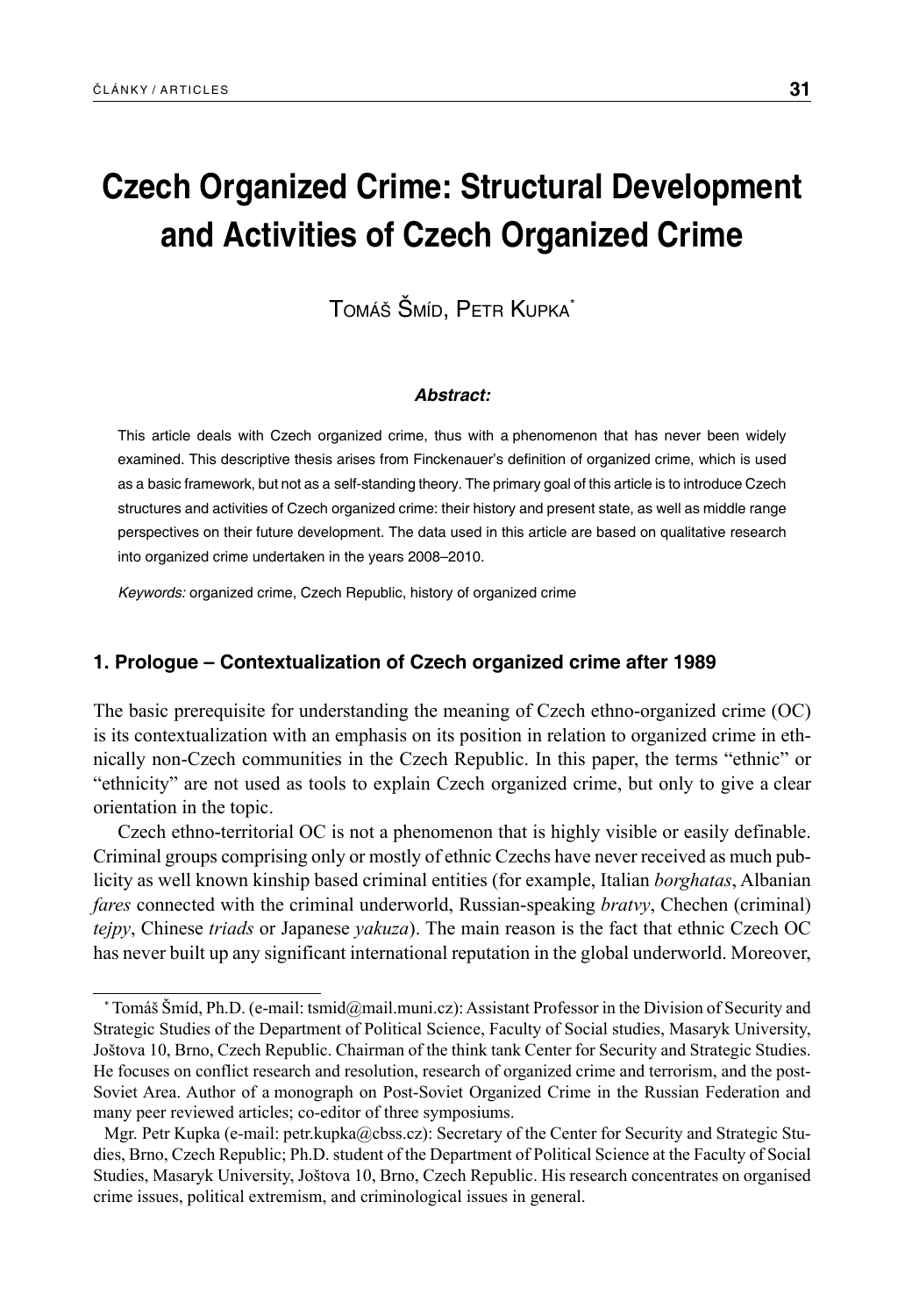the ethnic origin of members has not been an important issue for Czech organized criminal groups (OCG). Czech criminal communities did not have a traditional hierarchical structure; organized criminal activities in the Czech lands did not have a strictly group character; nor were such activities rooted in any deeper historical traditions of various criminal subcultures (which is the case, for example, with the southern Italian criminal subcultures, the *maffia*, the *'ndranghetá* and the *camorra*, the Russian (post-Soviet) *vory v zakone*, the Japanese *yakuza*, and the Chinese *triades*). It is also important to note that after the break-up of the Eastern bloc, the Czech space was filled with organized criminal groups coming from other geographic and ethno cultural areas – Albania and Alban-speaking areas in the former Yugoslavia (Kosovo, western Macedonia), Vietnam, Arabic countries, the Russian Federation (including the north Caucasus nations – Chechens, Dagestani ethnic groups and Ingushetians), south Caucasian countries (Armenians, Georgians and in part also Azerbaijanis) and the Ukraine.

The reasons are again various and diverse; one of them is the existence of traditionally weak criminal structures in the Czech environment which were unable to rival foreign criminal groups. Moreover, it is important to mention that in the Czech environment many illegal activities that are usually referred to as *organized crime* are rather *crime that is organized* – especially so-called white-collar crime, which is a phenomenon different from organized crime (see Kupka 2010: 18–59). In this respect, one key question emerges: Is it possible to speak about exclusively Czech ethnic organized crime according to standard definitional concepts? Does this phenomenon exist at all?

Based on wide-ranging research, the authors believe that the phenomenon of ethnically Czech organized crime exists in reality, a hypothesis which they attempt to prove in this paper.

It can even be said that, by its character, Czech OC is ahead of its time, because from the beginning, it was more reminiscent of dense network of contacts and relationships, in which it was difficult to distinguish between legal and illegal activity. Hignett (2004: 71) described this environment as "institutionalised illegality".

The article builds on research that should align itself with the social scientific qualitative tradition of research into organized crime in western Europe and thus create a form of opposition to the quantitative Czech approach, which has, up to now, been predominant in the Czech Republic and has been trying to measure organized crime by both qualitative and statistical methods. During the 90s, a project focusing on organized crime in the Czech Republic started to be realized by IKSP (1999–2010). However, it is necessary to view the results of this project in terms of the time period in which it was conducted.

With respect to the nature of the issue the authors feel entitled to use diverse sources, including those which could be found inappropriate in other areas of political science (various media reports, unverified information, informal interviews, memoirs, information given "off the record" or under the promise of anonymity, etc.). Nevertheless, the nature of the article remains purely scientific and the authors do not make authoritative conclusions without the support of proper data; the use of speculative or unverified data is clearly marked. Regarding this statement, the article presented here should be perceived as a first step towards further conceptualization.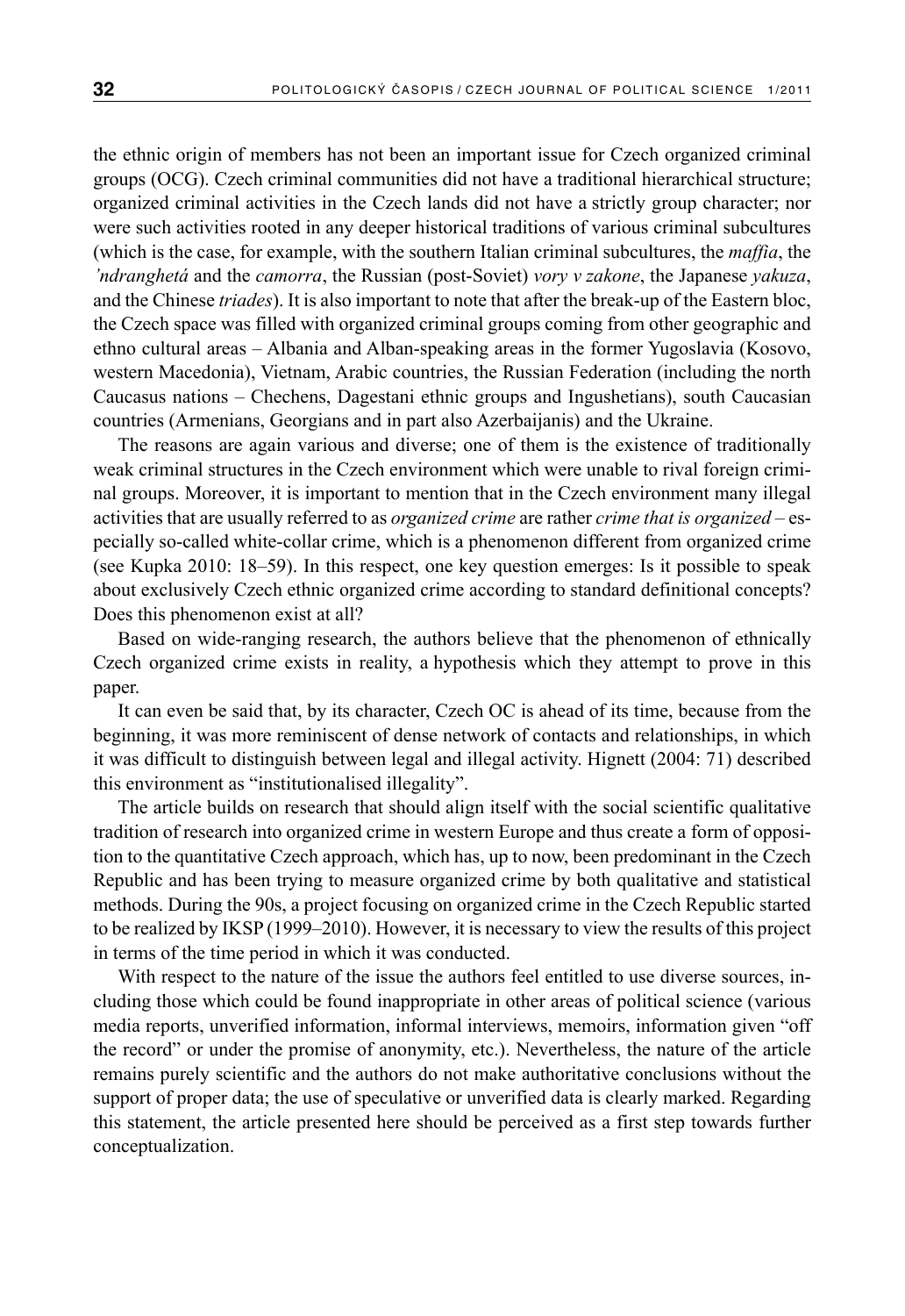# **2. Definition of organized crime and the possibilities of applying this definition to the Czech criminal environment**

From the wide variety of diverse definitions and typologies of organized crime and organized criminal groups, the most complex one was devised by James Finckenauer. It tries to create one frame by integrating the dimensions and characteristics of organized crime described by a variety of authors. This frame includes these elements:

1) ideology (or the absence of ideology)

2) structure / organized hierarchy

3) continuity

4) violence / use of violence or the threat of violence

5) limited membership

6) illegal business

7) infiltration into legal economy

8) corruption (Finckenauer 2005).

The strength of this definition – which is not a useful theory on its own – is the possibility of using the definition for researching organized crime in general, as well as for research into organized criminal groups. It is not possible to state, of course, that a given entity or phenomenon must include all given criteria to be considered as organized crime, but there should be at least half of the criteria included in order to be able to talk about organized crime. According to the descriptive character of this article, the authors take the definition as sufficient for framing the proposed problematic. Nevertheless, in future research of Czech organized crime it will be necessary to more thoroughly confront this and other definitions.

At this point it is necessary to mention the concept of "infiltration into legal economy", which is significant for Czech OC and as such has become the topic of society-wide debate. In the following parts of this work the authors try to indicate the reasons for the close connection between OC and state administration. However, it is important to realize that complex explanation goes far beyond this work and assumes an understanding of specialized knowledge of research into the transition to capitalist economies in post-communist countries (see Staniszkis 2006).

Regarding the definition above, differences between the terms criminal enterprise, criminal network and illegal business network should be briefly mentioned.

The structure of a *criminal enterprise* is based on the division of roles between suspected of a crime. Criminal networks structure divides the role of combinations between the suspects in order to specialize in specific activity. Finally, illegal markets are an illegal trade network of criminal enterprises, intermediaries and brokers involved in a specific (series) of transaction/s. The market structure is determined by the number of active suppliers and customers in the market for a specific product or service. In the the most extreme cases it may be a monopoly or oligopoly (Kleerks 2009: 7).

In this contribution, the authors aim to present a descriptive analysis of the structural development and activities of ethnically Czech OC, which is unique not only in its summarizing character, but especially in its scope, which is often forgotten in research into OC. The data arises from qualitative research into Czech organized crime (Kupka 2010); some of the details are based on the work of persons professionally facing OC.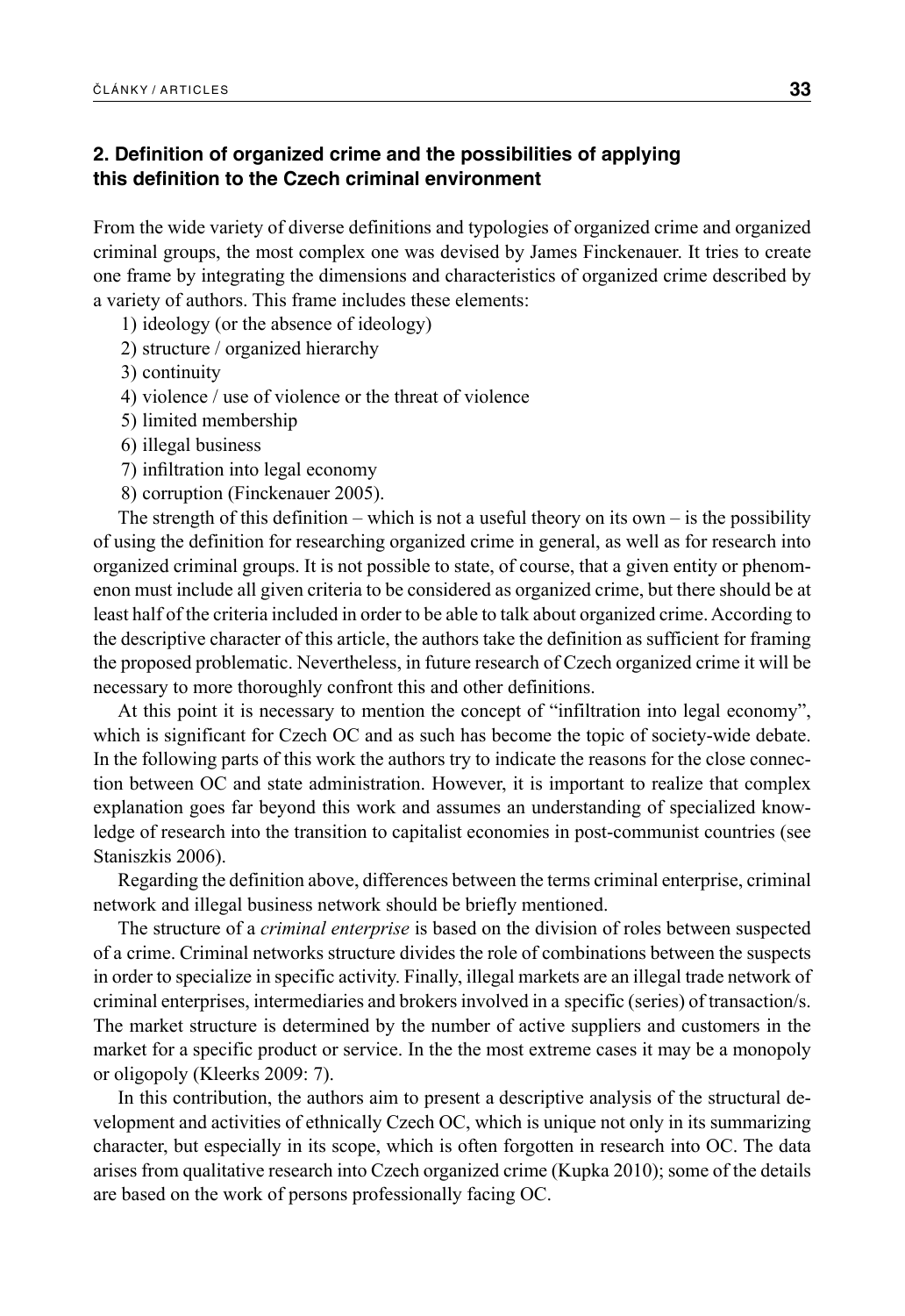## **3. The era of eighties**

Czech OC is not deeply rooted in comparison with other ethno territorial types of OC. Nevertheless, the era of the 80s can be considered as the early years of the new kind of organized criminal activities. The main reason for the rise of such activities was the inability of a centrally-planned economy to fulfill the demands of the population for some types of goods, such as textiles, electronics, cosmetics or Western currency. In this respect, we can find some similarities with the establishment of the caste of shadow businessmen (the so-called *teneviki*) in the U.S.S.R., who reacted in a similar way to the weakness of the Brezhnev economy in the seventies. The *Teneviki*, although they were of course breaking Soviet law, did not display the typical features of OC until they were taken over by traditional Soviet criminal structures, especially the so called *vory v zakone*. In contrast, the shadow businessmen in Czechoslovakia – the so-called *veksláci (foreign currency speculators)* – formed the basis of Czech OC. No other truly criminal structure existed at that time (see Kuras 1990; Hignett 2004).

Therefore, the era of the eighties and the *veksláci* can be considered as one of the starting points of the whole later development of Czech OC. However, a somewhat older continuity can be traced as well, especially in the environment of the so-called Prague *galerka<sup>1</sup>*; the same types of people who cooperated with the newly formed *veksláci* elite had also formed the core of the Prague underworld in the interwar period. In this respect, the memoirs of retired or still working waiters and waitresses, taxi drivers, DJs, musicians, then-employees of cultural centers and other institutions in general can be very useful. These people can testify to "under the counter" sales, "bargains" and somewhat more important businesses. Popular mottos of those times (such as "Those who do not steal rob their family", "Steal potatoes one by one, soon you'll have a minivan.") illustrating the character of the period as well as the whole of Czech society are more pertinent than we are sometimes willing to admit (see Vaněk and Urbášek 2005; Houdek 2008; Kmenta 2007 and 2008).

The above outlined situation can be further elaborated in two dimensions – a group and a spatial one. The isolation of the Communist regime on did not allow much space for larger organized groups of black marketers. Therefore, deals were done either on an individual level or – more often – on a small-group level (2–3 persons). On the other hand, the limited space for movement resulted in a good knowledge of the environment of the specific "black marketeers" subculture; at the local and regional level, all the people usually knew each other (see Houdek 2008).

The space dimension was not faced with difficulties arising from globalization and telecommunication. Therefore, the Czech Republic was divided into several autonomous markets corresponding to the largest regional cities, where almost anything could be a trade article – clothing, electronics, CDs, audio tapes, antiques, coins, military equipments, etc. (see above) (see Antl 2001). These goods were either of Western origin or of poor-quality Eastern origin; especially frequent were imports from Poland, Bulgaria, Romania, Yugoslavia and Turkey<sup>2</sup>.

In the 80s, new U.S.S.R. criminal brotherhoods grew up and started to disrupt the hegemony of the *vory v zakone* or groups of criminals recruited from young sportsmen practising martial arts or weight-lifting and growing up in rundown suburbs. Simultaneously, in Bulgaria such groups were organized especially around wrestling and weight-lifting clubs and in Yu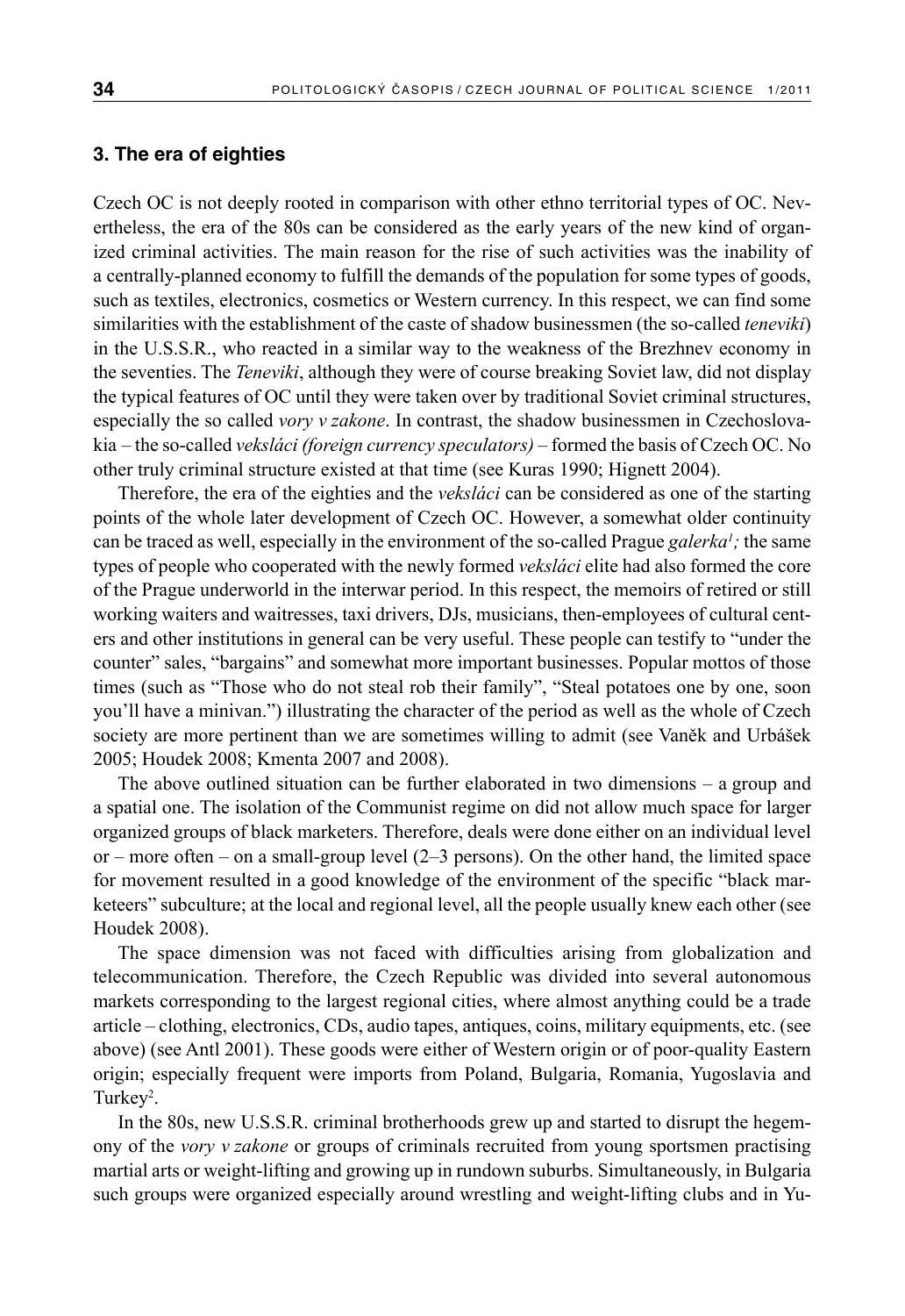goslavia, in the environment of Serbian and Croatian ethnical "exclaves" in the territory of other ethnic groups, or Albanian clans. In Czechoslovakia, the world of the *veksláci* and other criminals came together especially in nightclubs, where the first generation of a new-style metropolitan *galerka* emerged. Within this group, the *veksláci* held the position of the intellectual elite (an analogy to *vory v zakone*, Dons, bosses). The dirty, violent work was usually done by nightclub bouncers (their role, although they were usually boxers, bodybuilders, wrestlers or martial arts experts, was not as important as in Bulgaria or in some parts of the Soviet underworld), and service and contacts were provided by waiters, hotel receptionists, taxi drivers, managers of greengrocer's, butchers and Tuzex shops<sup>3</sup>, etc. The most talented *veksláci* already had some contacts to the state and Communist party administration. Corruption in the police (then under the name "Public Security") was obvious, as well as corruption among border guards, customs officers and other prosecuting and adjudicating bodies. Some *veksláci* were also registered as National Security collaborators (see Kroupa 2006; Spurný 2007).

Apart from the Czech underworld being identified with criminal careers one more specific group can be identified at that time. This group was formed by people who officially worked for the government and agreed with the regime. However, their unofficial activities were more or less in accordance with the above mentioned then popular mottos. These people were usually members or employees of cultural centers, socialist youth organizations, the Association of Restaurants and Cafeterias, coal stores or the Revolutionary Union Movement (ROH). Their social status allowed them to enter the "black market" by other means. Such participation was usually based either on the fragmented clientelism of lower officials or the common fractionalism of higher officials or members of the National Police Force, who provided a full service to anybody who wanted to establish himself in the black market and was willing to pay (c.p. Tomášek 2006, Houdek 2008). As outlined before, the closeness of society to a great extent determined mutual relationships and established contacts of both a positive character (later transformed into mutually profitable cooperation) and a negative character (activities of that era serving as a foundation for later blackmail). Kroupa (2006: 18) summarizes the Communist era as follows: "In comparison with nowadays criminals, the criminals before November 1989 were only blunderers. In the totalitarian regime of our type, it was impossible to establish a true mafia. Therefore, crooks were rather restricted to burgling of weekend houses near the Berounka river and flats in better quarters (such as Vinohrady) in Prague. Alternatively, the ones working for local authorities responsible for distribution of flats accepted bribes pretending to be the most honest civil officials. Others were profiting from petty thefts in domestic and foreign trade or running a black market, so called '*veksl*' with Western currencies or – nowadays almost forgotten – cheques that served as money in shops with foreign goods (Tuzex shop), so called 'bon'. Suddenly, everything changed and skillfully organized crime came even from the country that was to be our model, then frequently depicted on posters and in newspapers."

His point of view could be a subject of discussion. Large mafia organizations were established in much more repressive regimes, such as the U.S.S.R. or China. One of the main reasons was the fact that professional crime, from which the organized form developed, had a much longer tradition there. Reasons for the non-occurrence of this situation in the Czech Republic are a much more complex issue, which could be better explained with the help of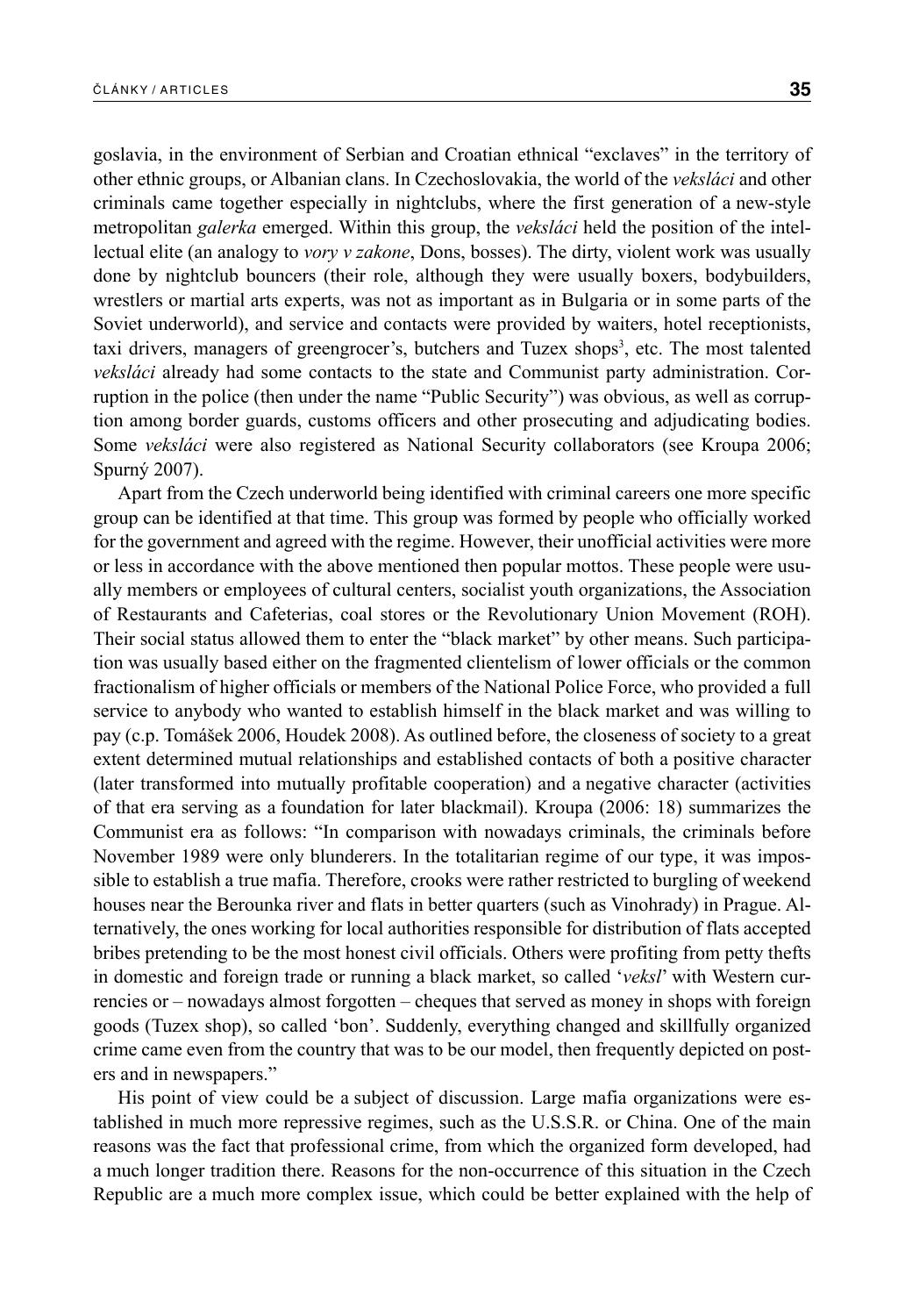(ethno) psychology and other social-scientific sub-disciplines. However, the most important reason is certainly the absence of well-established professional (or organized) criminal traditions. One area in which organized crime really benefited from the fall of Communism was the emergence of new undreamed-of opportunities of the free market and the inability or unwillingness of the new Czech political elites to prepare a quality legal framework for economic transformation. In this respect, not only the Czech *veksláci*, but even the Soviet *vory* could be called blunderers. Furthermore, those who adapted to the new conditions and seized the opportunity were indeed the same people Kroupa calls "blunderers" in the era of 80s. However, in general we have to agree with Kroupa that there is only a limited space for organized crime in non-democratic regimes.

The inability of the Czech socialist economy to manage supply and thus fulfill the demands of the population for various types of goods served as the basis of Czech OC. Nevertheless, it had the character of a network (a structure of contact groups), not groups with a strict hierarchy. In this respect, Czech OC differed greatly from clan-organized Albanian and Caucasian groups and paramilitary Yugoslavian, Bulgarian and Soviet (Slavic) groups (von Lampe and Johansen 2004; see also Bruinsma and Bernasco 2004). In this respect, the Czech underworld was ahead of its time: the network structure emerged in the world of Czech OC even before the fall of the bipolar political system, the opening of borders and the growth of economic freedom in regions not belonging to the Western world.

In Czech organized crime it has never been important if the participant is ethnically Czech, Slovak or Roma. It was always more territorially-organized. However, this characteristic was more of a coincidence that the result of deliberate intention. To enter some criminal group or network one did not have to be an inhabitant of a particular city. From this point of view, Czech OC and its groups are typical representatives of the "criminals – acquaintance" type of OC (Šmíd 2009).

## **4. The era of the first half of the nineties**

The complete political and economic transformation of Czech society logically brought about also several key changes in Czech organized crime. Following the fall of Communism, the metropolitan *galerka*, which had displayed some anarchistic features in its beginnings, adapted its behaviour to the new liberal environment and, with varying degrees of success, tried to turn into profit the economic and social capital acquired in the eighties. Several different directions in the development of activities of the so-called *galerka* could be observed:

- 1) a portion of them fully accepted the rules of democratic market economy, established a legal business and stayed within it,
- 2) a portion of them tried to follow the same scenario, but either did not succeed and deliberately returned to the illegal sphere or penetrated the elicit economy with illegal business activities and thus combined both sources.
- 3) a portion of them let themselves be hired by new-comer international criminal groups to function as the Czech element in newly-born international illegal markets<sup>4</sup>,
- 4) some of them remained within the sphere of illegal activities and the only change was adopting the all-encompassing term "businessman" (see Nožina 2003: 33–37).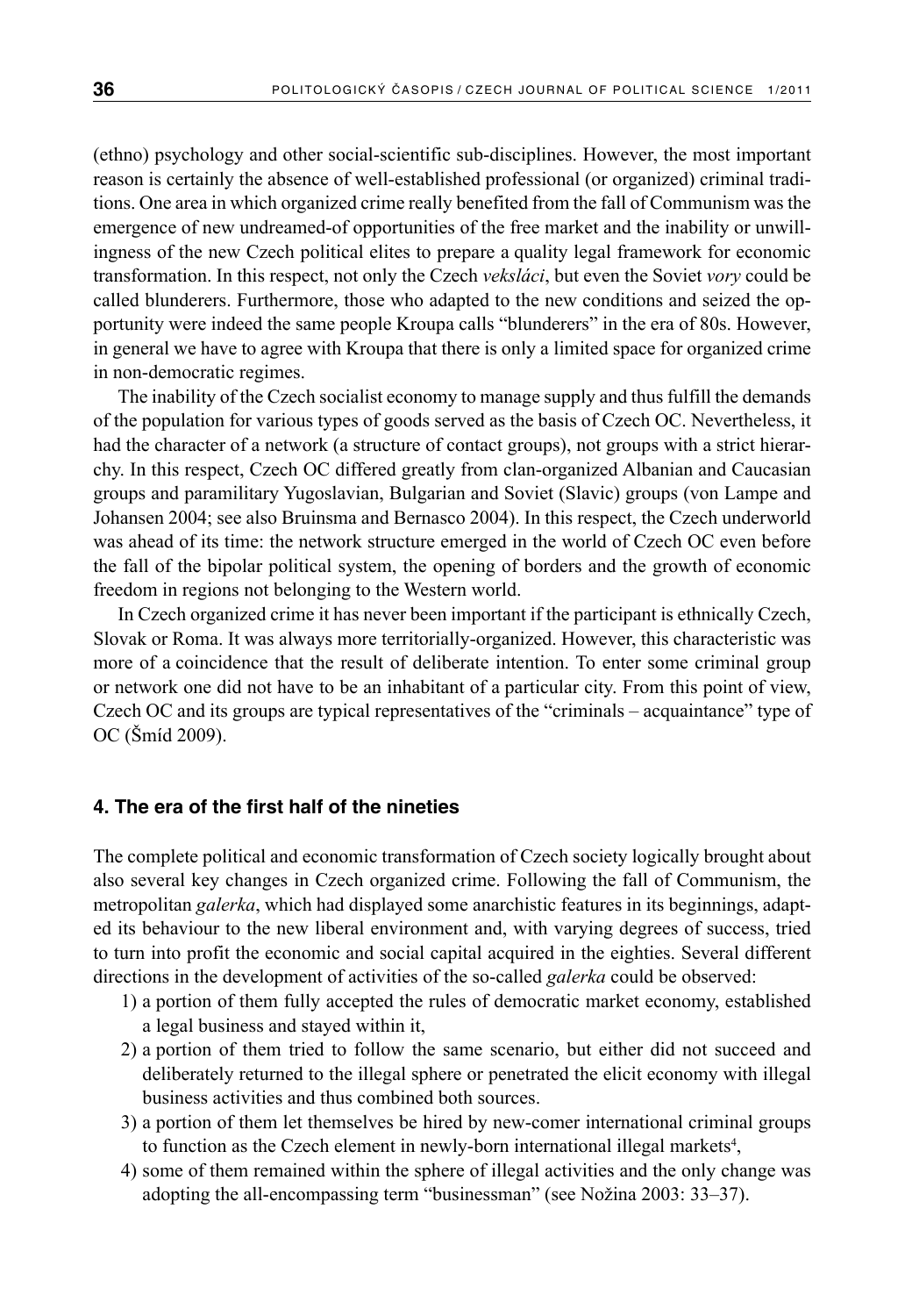Among the illegal activities (nowadays called OC) were included mainly the illegal import and export of cigarettes and alcohol, the operation of carrousels (especially by Rome clans), the weapons trade (especially during the time in which the position of the Czech military was uncertain), and the fencing of everything "foreign" (e. g. the phenomenon of Californian earthworms), so-called pyramid-scheme business, as well as probably the biggest fraud of the mid-nineties in the Czech Republic: tax evasion on light fuel oil – the so-called LTO cause (Lorencová 2006). At first glance, it is possible to call these activities "economic crime". However, it is important to realize that many of the future members of Czech OC (but not only them) participated in it with the sole aim of generating capital for further activities of a different kind. However, organized economic crime was not the only focus of interest of local "businessmen" – at the regional level (e.g. the regions of Ostrava, Karviná, Těšín, Most, Hradec Králové, Příbram, Plzeň, Znojmo, Zlín and other towns and cities) as well as in the capital, Prague, the first organized criminal groups emerged, engaged mainly in burglary, blackmail or racketeering (Kroupa 2006; Střepiny 2006; Lorencová 2006; Houdek 2008). The "business" model beginning with black-marketeering and later developing into the drugs business was rather common. The process usually went through the following stages: The black-marketeering brought significant earnings to certain persons. This fact attracted the attention of the opposite gender. This attraction was later transformed into the form of organized prostitution, by means of which the *fences* (black marketeers) acquired important contacts. Some of these led to contacts with foreign-language criminal groups operating in the Czech Republic and to the drugs business (Houdek 2008: 30–39).

The organization was not based on strongly hierarchized structures – for the majority of the 90s there were groups in mutual contact but their active cooperation was not possible. These groups were centralized around one or more leaders who had already started their careers in the 80s. The leaders were recruiting and managing persons less able, less charismatic or younger than themselves, for whom we can use the term "confederates"<sup>5</sup>. However, these persons were not designated to all or long-term activities and they frequently fluctuated among gangs (Houdek 2008). An interesting aspect is that cooperation with another criminal group was not always a secret; contacts with rival gangs or direct "recruitment" took place in wellknown nightclubs and discotheques. One of the best known was "Discoland Sylvie", where negotiations between Czech criminal groups frequently took place (e. g. Berdych's gang). Furthermore, we have to mention that OC flourished partly thanks to the insufficient wording of several laws (e.g. the lengthy development of the Customs Act), low morale among poorly paid police officers, and the inability, or possible reluctance, of some politicians to establish effective anti-crime measures or at least admit political responsibility for the critical development of the situation.

The whole period is characteristic by the fact that the members of the *galerka* and new foreign elements started to co-operate with new era magnates and top class businessmen.

New era magnates were recruited mainly from individuals that had been connected with the political and business sphere also during the Communist regime. They had usually been former employees of state enterprises focusing on foreign business, members of the Association of Restaurants and Cafeterias, members of the intelligence service, Party members or their children, or employees of other state enterprises that had created cash flow even before the fall of the regime.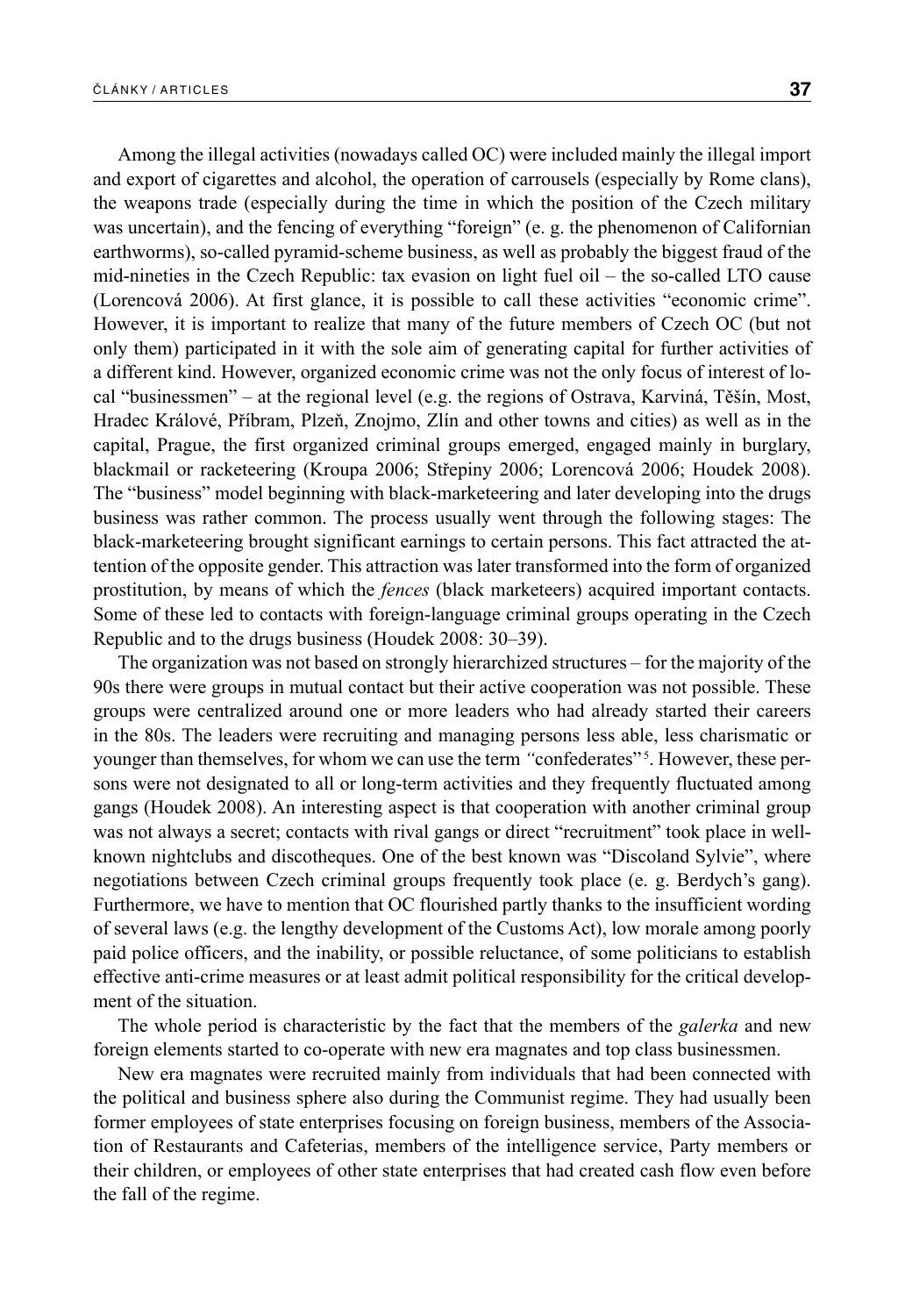Basically, when considering the evolution of Czech organized crime, one should not forget that its development took place during a time of complete societal transformation, when old establishment relations were shattered. The organization of the national economy was changing its basis, as was legislation to a certain degree. Even though the Czech Republic became an example of *ruptura pactada* (Linz 2000), it does not mean that the elite did not change in a significant way. During social earthquakes social security and stability is always logically shaken, and such an environment is very fertile for the activities of OC. The bigger and longer the instability, the mightier and more influential OC becomes in society. Moreover, big property shifts lured individuals as well as groups not only sufficiently informed but also sufficiently unscrupulous. It is necessary to realize that even for exponents of the illegal economy of the eighties, the new environment was a huge attraction, because the operations they had performed before were of an incomparably smaller scale (also with respect to the level of illegal profits); indeed, the economic transformation from communism to capitalism gave them an unimaginable boost. Before the situation settled, the image of OC was often excessive. Now state property is more or less redistributed and OC is nowadays oriented towards the legalization of its profits or methods, or towards conflicts among competing groups.

## **5. The era of the second half of the nineties**

The second half of the nineties can no longer be described as the pioneering era of Czech OC. We should rather talk about an era during which several important, at that time not very clear, phenomena emerged:

- 1) mutual relations established in the eighties were fulfilled and fully adapted to capitalism at all levels, including the political one;
- 2) capital accumulated in the 80s and in the first half of the 90s was given a unique opportunity to become legal by means of the privatization of public property and the establishment of gambling-houses, casinos and betting offices, fictitious companies and international banking institutions. As a result, the former *veksláci* and *fences* (black marketeers) seemingly became successful businessmen;
- 3) closer ties between Czech organized criminal groups and foreign-language ones were established and the more important role of Czech citizens in international organized crime in general became evident;
- 4) the "capitalization" of education in favour of OC.

The first of the above mentioned phenomena was revealed thanks to the disclosure of information about the suspicious financing of political parties, which should have received illegally earned money from persons connected to both home and international OC. Furthermore, information about the unblocking the Russian debt revealed that the Czech Republic was virtually in the hands of OC during its liberation from socialism (Spurný 2002). Another clear example of such a situation was the Opposition Accord between the two leading political parties – the ČSSD (social democrats) and ODS (conservatives), which, according to some commentators, institutionalized the cover-up of corrupt practices and clientelism. As a part of this trend, one can also consider the infiltration of advisors and lobbyists with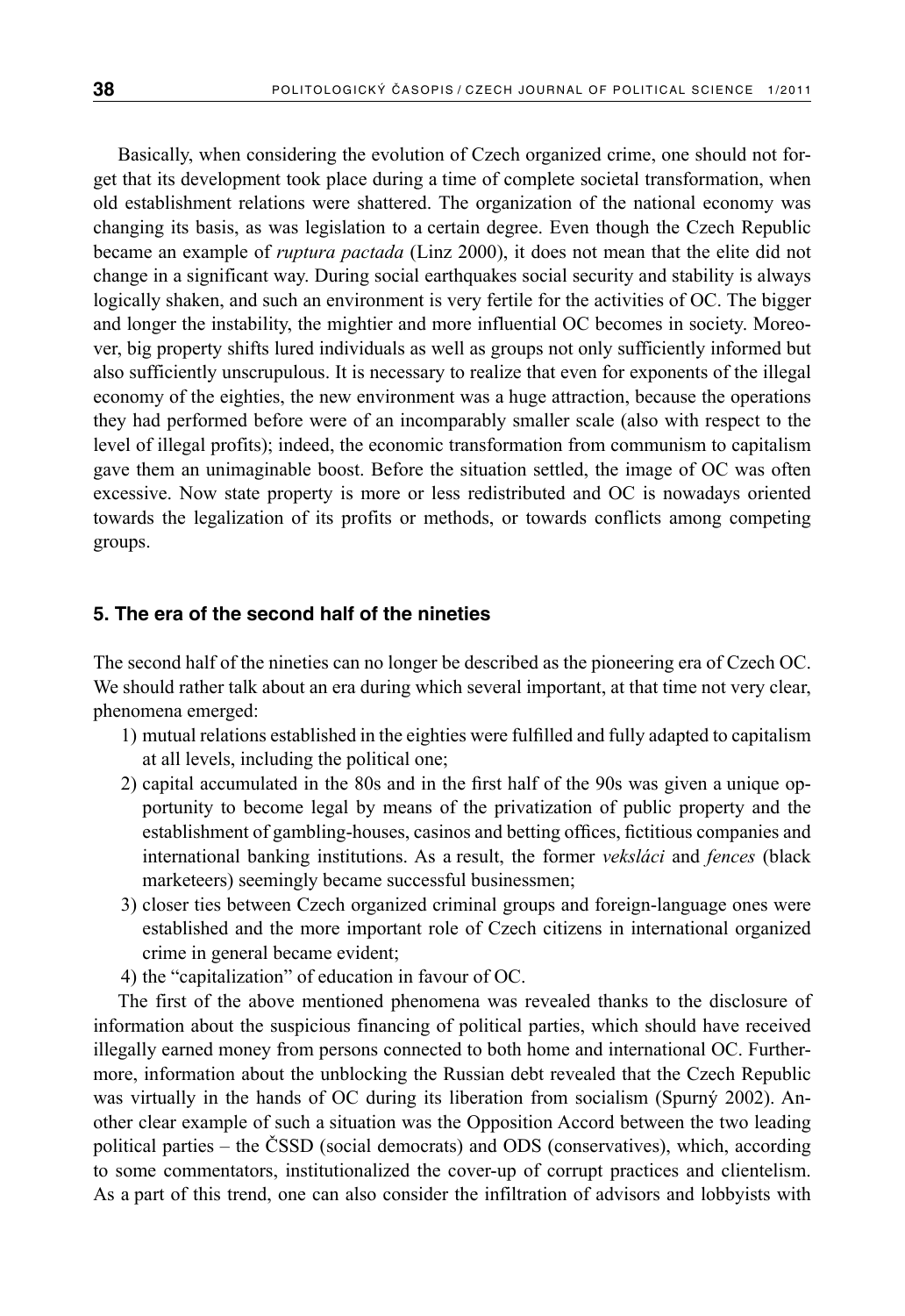direct contacts to organized crime into high politics.<sup>6</sup> Hignett (2004: 71) calls this process the "criminal-political nexus".

The second point refers to so-called money laundering, which is not only a business in its own right, but also an irreplaceable mechanism for every other illegal business and, in some respects, also the mirror of the grey economy (Naím 2008: 131). In general, money laundering profited from four global financial reforms – the abandonment of currency control, easier access to local capital markets, the competitive strength of capital, and the information revolution (see Naím 2008: 128–130). In the Czech environment, a sweeping response to any question or suspicion was that the letter of law was not infringed (without, of course, admitting that some activity infringed the spirit of the law).

The third point deals with Czech citizens participating in activities of international OC (besides their activities in the frame of ethnic Czech OC), especially as intermediaries who established fictitious companies, contracted fictitious marriages or took part in all forms of human trafficking. Socially disadvantaged or unsuspecting persons were often exploited as so-called *white horses*. This term became a dominant characteristic of the whole of Czech OC of the 90s<sup>7</sup>. Some well-established Czech organized groups launched co-operation with foreign groups as well, especially in the realm of drug trafficking (Houdek 2008; Antl 2001: 58–68; Nožina 2003: 33–37).

The fourth point refers to another form of criminality which appeared beside traditional organized-crime activities such as blackmailing, kidnapping, racketeering and prostitution. In the second half of the 90s, there emerged a new generation of educated and foreign language speaking criminals accustomed not only to travel but also to building wider and more complex criminal networks (e. g. the so-called tender mafia). This trend has been on the rise since 2000 (see Tesař 2006).

It is not possible to state that the criminal groups based on archaic methods of OC have disappeared. On the contrary, they have always existed and many of them have appeared in the media. The activities of the Berdych gang, uncovered by the investigative journalist Janek Kroupa, are an example. Kroupa pointed out the close connection between the local Prague network of violent blackmailers and burglars and officers of the Central Bohemian police OC unit (OBOZ, no longer in existence). Although the gang was subject to a great deal of media sensationalism, it was no doubt a successful criminal group. According to investigators from the State Organized Crime Unit (ÚOOZ), it was a horizontally organized network in which David Berdych was only one of the leaders. However, he was the one who began to testify under interrogation and, thus, the name "the Berdych gang" began to appear in the media. The Berdych gang focused especially on violent blackmail and burglaries to order. Some experts suspect them of committing several murders, but there has never been enough evidence for a prosecution.

Overall, however, it is difficult to label this kind of activity as organized crime according to the basic definition, as similar activities are likely to belong to the category of *crime that is organized* or so-called white-collar criminality.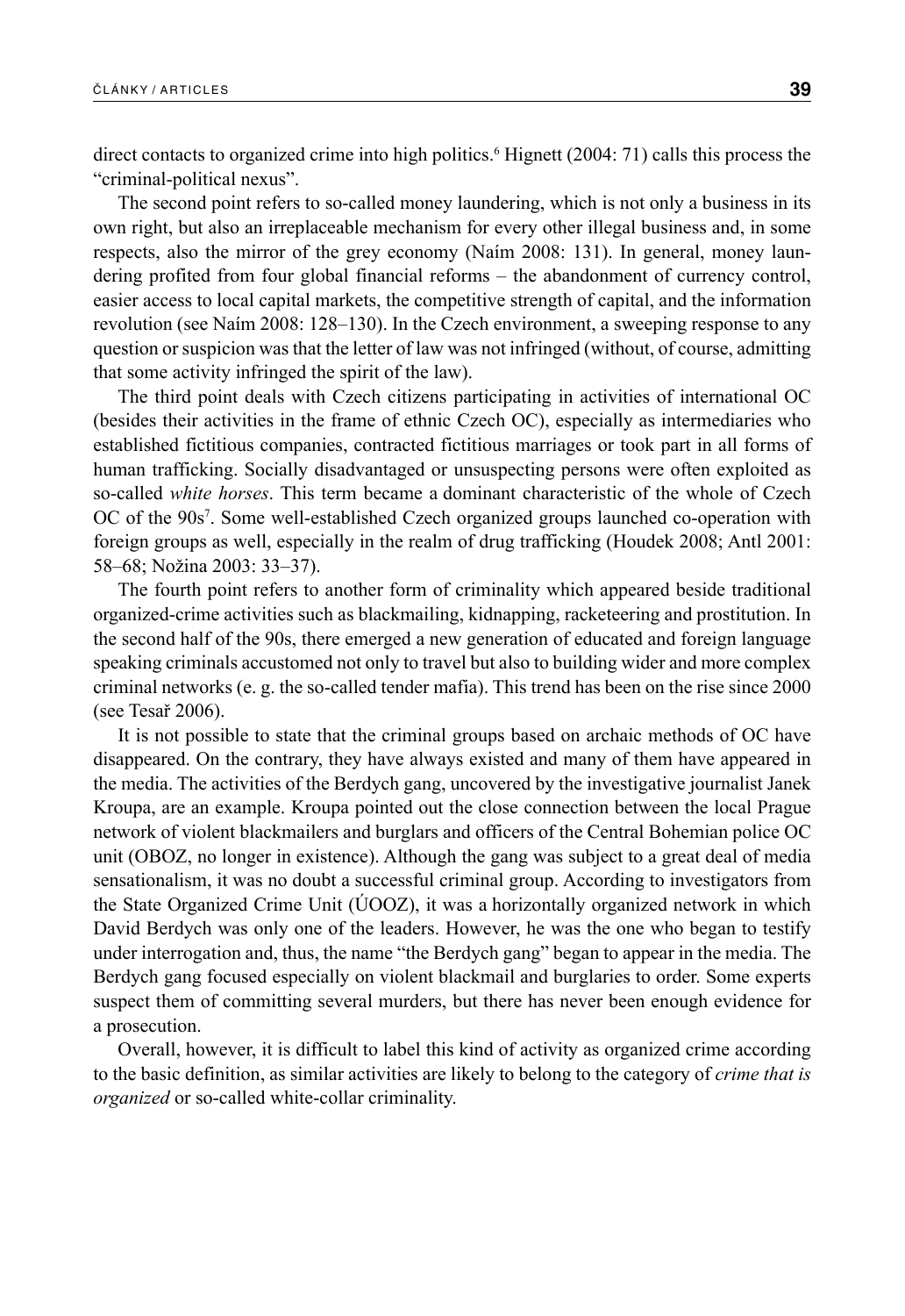#### **6. The era after the year 2000**

The planned admission of the Czech Republic to the European Union supported stabilization at all political levels (the legislative, executive and judicial). Simultaneously, public interest in underworld activities grew and police operations broke up several important Czech organized criminal groups (Prague, Plzeň, Ostrava), which was a signal to Czech OC to undergo some changes. It can be said that a wide influential network of contacts is still maintained in the Central Bohemia Region. The northern parts of both Bohemia and Moravia have become distinctive by virtue of the entrance of persons connected to the underworld into the realms of regional politics and business (Kupka 2010: 84). This combination of functions has made legal steps against these persons almost impossible. Shortly after 2000, the capital acquired in the nineties was legalized and compromising information about important persons in the Czech political and business sphere was used to get access to lucrative government contracts. This "data business" has not been sufficiently researched yet. Nevertheless, we can assume that it is used to provide compromising material, opening up wide opportunities for blackmail and intimidation. In addition, we can observe two distinct lines of emancipation for the Czech underworld. Firstly, it strengthens its position in some regions, and distributes areas of influence between Czech and foreign OC groups in some regions. Secondly, supranational activities of Czech OC and foreign groups start to fully exploit the possibilities of the European duty-free zone (see Ehl 2006; Kmenta 2007; Slonková and Chaloupská 2008a-h).

Moreover, acquired capital together with compromising data serves as a passport to the world of business and high-profile corruption, which enables the underworld to legalize its profits and improve its public image.

Archaic OC still persists, but in the criminal sphere it is looked upon as something qualitatively weaker. Nevertheless, we cannot exclude the possibility of the emergence of an OC group with the style and scale of the Berdych gang.

To conclude, a degree of continuity between the current era of Czech OC and the early years of OC growth in the Czech Republic can be identified. Nevertheless, it is not the kind of continuity usually seen in classic hierarchically-organized criminal groups with self-identification, reputation and subculture features. We would rather talk about the continuity between contact groups, and their mutual contacts and relations.

### **7. Conclusion – Challenges for further research into Czech OC**

The story of Czech OC is an unfinished one so far. If we want to create a medium-term perspective on Czech OC, we cannot ignore the research and identification of current trends. Several changes cannot be expected to happen for several reasons:

- 1) Czech OC is developing in a relatively linear way and is quickly adapting to the socialpolitical environment using legal loopholes as well as a certain moral crookedness. E.g. it doesn't matter where the capital comes from, as long as it exists.
- 2) The current global and regional environment created a comfortable environment guaranteeing the legalization of acquired profits for people connected to OC, and thus penetration into the legal economy.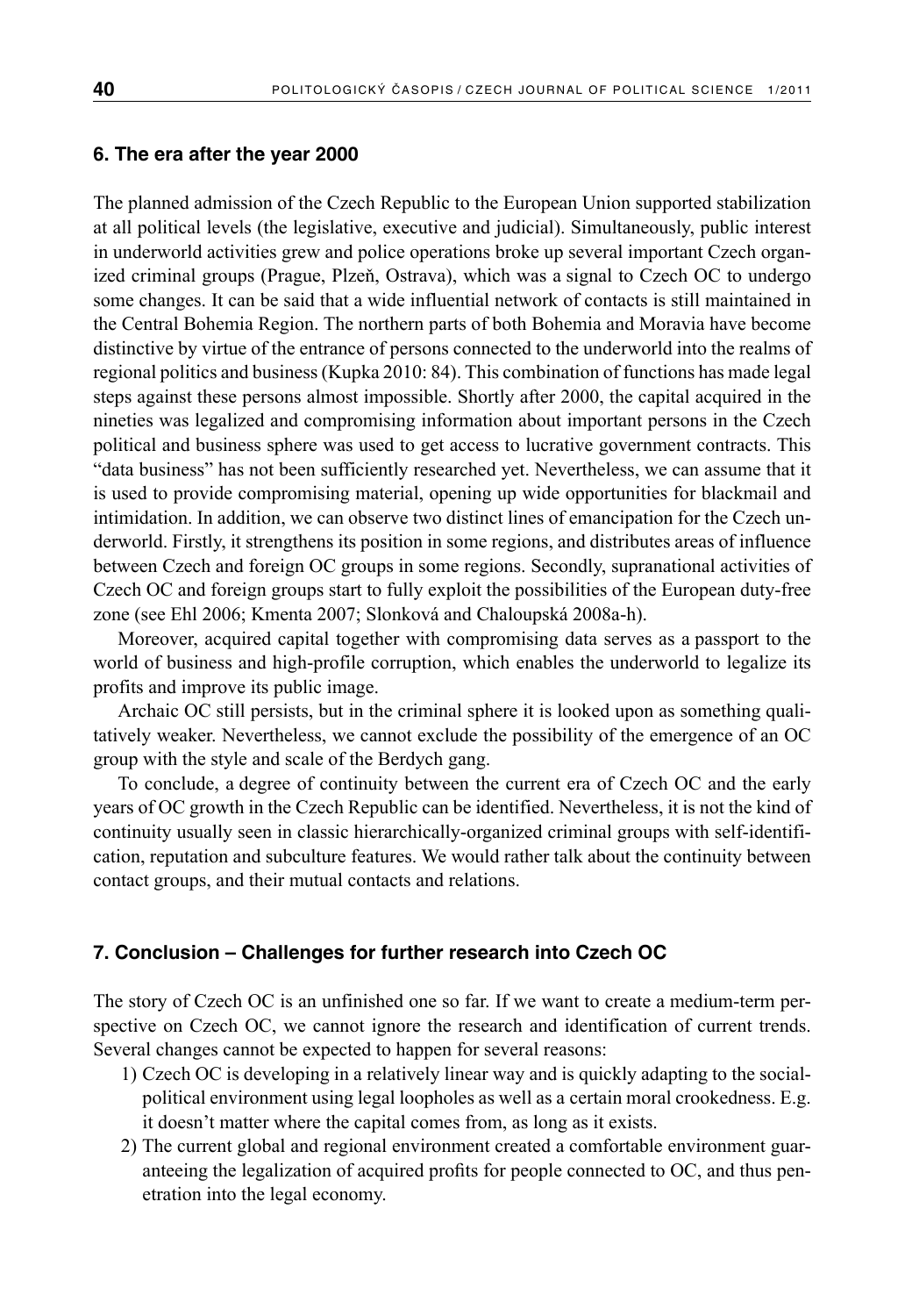3) Organization of the criminal groups was based on contacts, mutual past ties and random alliances (resulting from, for example, gratitude, debt etc.). In this case we can talk about an enigmatic relationship between independence and authority in the structures of Czech criminal groups.

Czech OC can, in the most general theoretical framework, be divided into archaic and modern, or respectively traditional and managerial; the previous data has shown that traditional forms of OC are present in the Czech Republic at a lower level, while more sophisticated organized crime is committed by the management type. There are few comparable variations in the world. In the Czech environment, compared to the Italian or Caucasian environment, organized clan crime practically does not exist and we do not even record the brutal paramilitary type of crime often seen in post-Soviet Russia. The archaic crime could be compared to banditry in the Soviet bloc of the 80s, since much arose on the basis of sporting activities, mostly of a combat or power character. The Czech managerial type of OC is naturally a very specific phenomenon, which, in many ways, does not fit into existing definitions of OC, and therefore represents a major challenge for further research.

In terms of organizational structure, we can expect continued decentralization and an increase in individualization, as the new generation of criminals is not bound to the past and their contacts are more of a foreign origin. This, on one hand, refers to a certain level of emancipation of Czech OC. On the other hand, the possibility of penetrating foreign legal or semi-illegal markets is strictly dependent upon maintaining relations with foreign language criminal groups controlling the lucrative trade in human beings, drugs, and stolen cars, as well as antiques, intellectual property, and protected animal species.

Thanks to European funds redistributing huge amounts of money, the relationship between the world of OC and local politics has grown in importance. The present generation of criminals started to build their contacts in the 90s at receptions, golf tournaments and other sporting events and parties, where contracts, often associated with public money, were and still are arranged. In this context, the contacts of the 80s are no longer of great importance.

It is not OC in a definitional sense, but rather the corrupt and client negotiations combining suspects, capital and the recent past. However, the impact on national security, the volumes of financial losses for the state, the rate of violations of law, and some appearances of the exponents of these networks are very close to the classical definition of OC.

In this context, we can expect a connection to regional and local administration (bureaucracy), in parallel with a move away from influence at the highest political level.

The mentioned trends could have a working title: the "EUropeanisation" of Czech OC. In other words, the new generation does not want to use archaic methods; instead, a focus on the distribution and use of EU funds and on trade information can be expected, which can be considered as financial exploitation of the period of Opposition Accord..

In addition to attempts to legalize business operations, activities in illegal markets will continue, assisted by entry into the Schengen area. Basically there are two forms: illegal (accumulation of capital?) and legal (legalization of money), but unlike in previous years, these work and will work in parallel.

Several trends of money laundering will continue: money laundering trends through the banking sector especially abroad (offshore): investment in property and chattels (especially gold and diamonds), new investment in intellectual property (copyrights and patents), and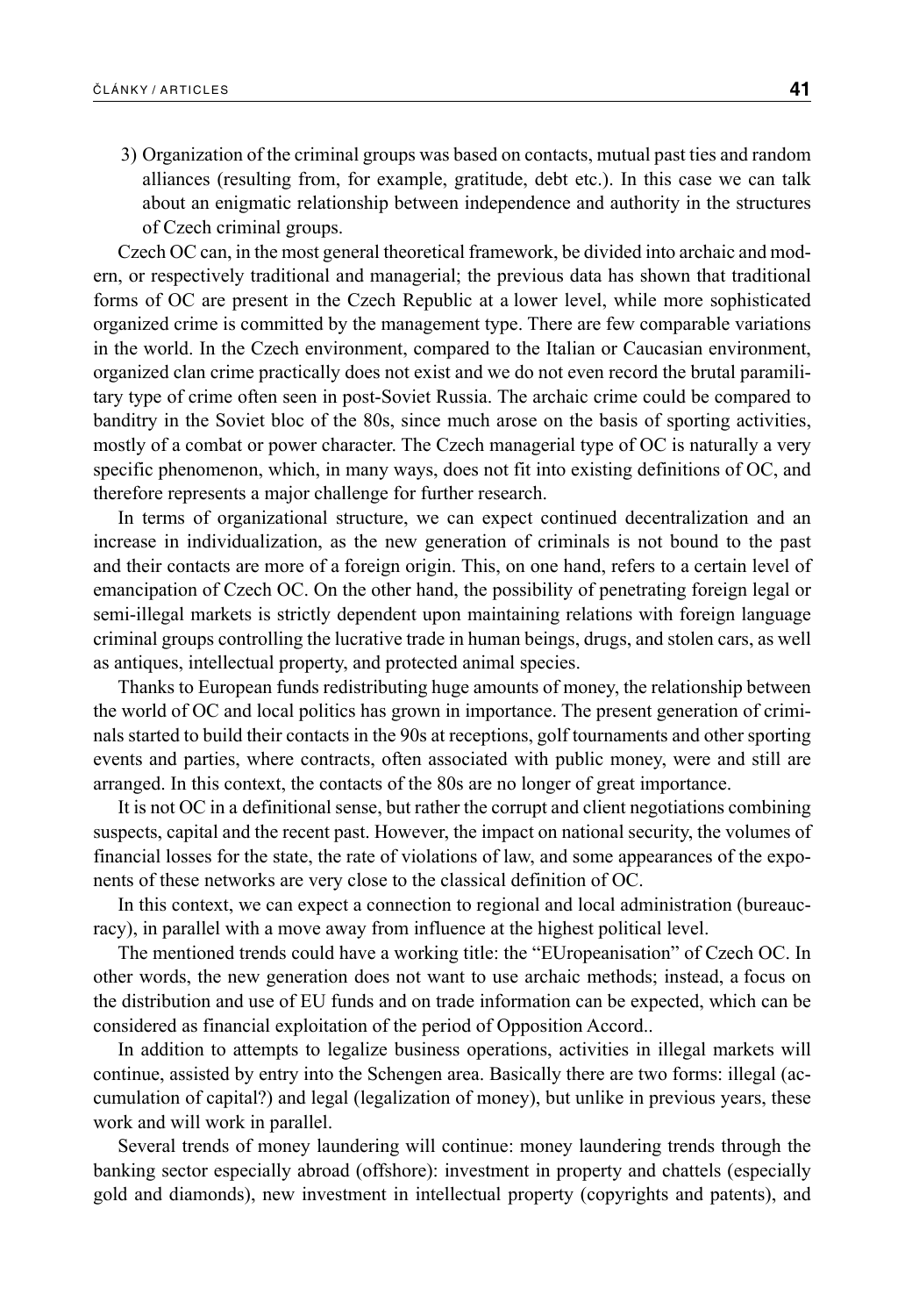using the complicated financial derivatives of domestic financial and banking institutions. Illegal or at least controversial revenue may also take the form of conditional higher bonuses for staff.

Our analysis, based mostly on primary sources, articles written by investigative journalists focusing on the topic of OC, memoirs of persons involved in OC and members of security units, shows the existence of a certain degree of continuity underlying the development of Czech OC. However, if we made a thorough comparison with other ethno-territorial types of OC, we would probably find that Czech OC is not particularly strong and does not have any "subculture character".

The structures of Czech OC naturally change in time, which can be explained as the process of the natural evolution of OC in general. Occasionally, some changes in personnel in the Czech OC elite take place as a result of death, penal incarceration, emigration, etc. However, there are some persons still active in Czech OC whose criminal careers started in the eighties and is built upon contacts established during those times.

Nowadays, the conglomeration of ongoing connections and relationships is reaching its peak with the admittance of some criminals into various positions in communal and regional politics, thus allowing them to gain access to the financial resources of the European Union. This situation may, in the medium-term, help to strengthen supranational activities of illegal business and OC in general and become a significant threat to European security.

One question arises from this pilot research: "Is it possible to characterize the analytical category of Czech organized crime?" This question needs to be seen at two levels. The "Collection" of organized crime groups in the Czech Republic includes all crime groups with a sole or dominant Czech element. These groups can be divided into several types according to the degree of sophistication (see Kupka 2010). Also, we can identify Czech elements as parts of foreign organized crime groups. However, the presence of these groups in the Czech Republic does not mean that we can speak of the existence of an exclusive phenomenon (or analytical category) "Czech organized crime", which has the same meaning and internal content as its ethnic counterparts, "Albanian organized crime", "Italian organized crime" or "Russian-speaking organized crime". These terms should be characterized as *nomen omen* in the geographic and ethnic dimensions of organized crime research and, as such, can stand on the same level as the term "organized crime". In contrast, the term "Czech organized crime" is not able to fulfill the potential of the concept "Czech organized crime".

On the basis of the described development of this phenomenon we can conclude that Czech organized crime groups are more the result of external and time varying effects than a kind of alien conspiracy behind long-term and sophisticated illegal activity. Therefore, it is necessary to speak more about the representative of certain ethnic or geographic variations of the wider phenomenon of "organized crime" than about a closed category, which has common attributes such as a strict hierarchy, recruiting rules or territorial control. In other words, Czech organized crime cannot be defined as a social system. Conversely, we can consider that Czech organized crime groups are established in the system of corruption networks that provide the space for both legal and illegal business.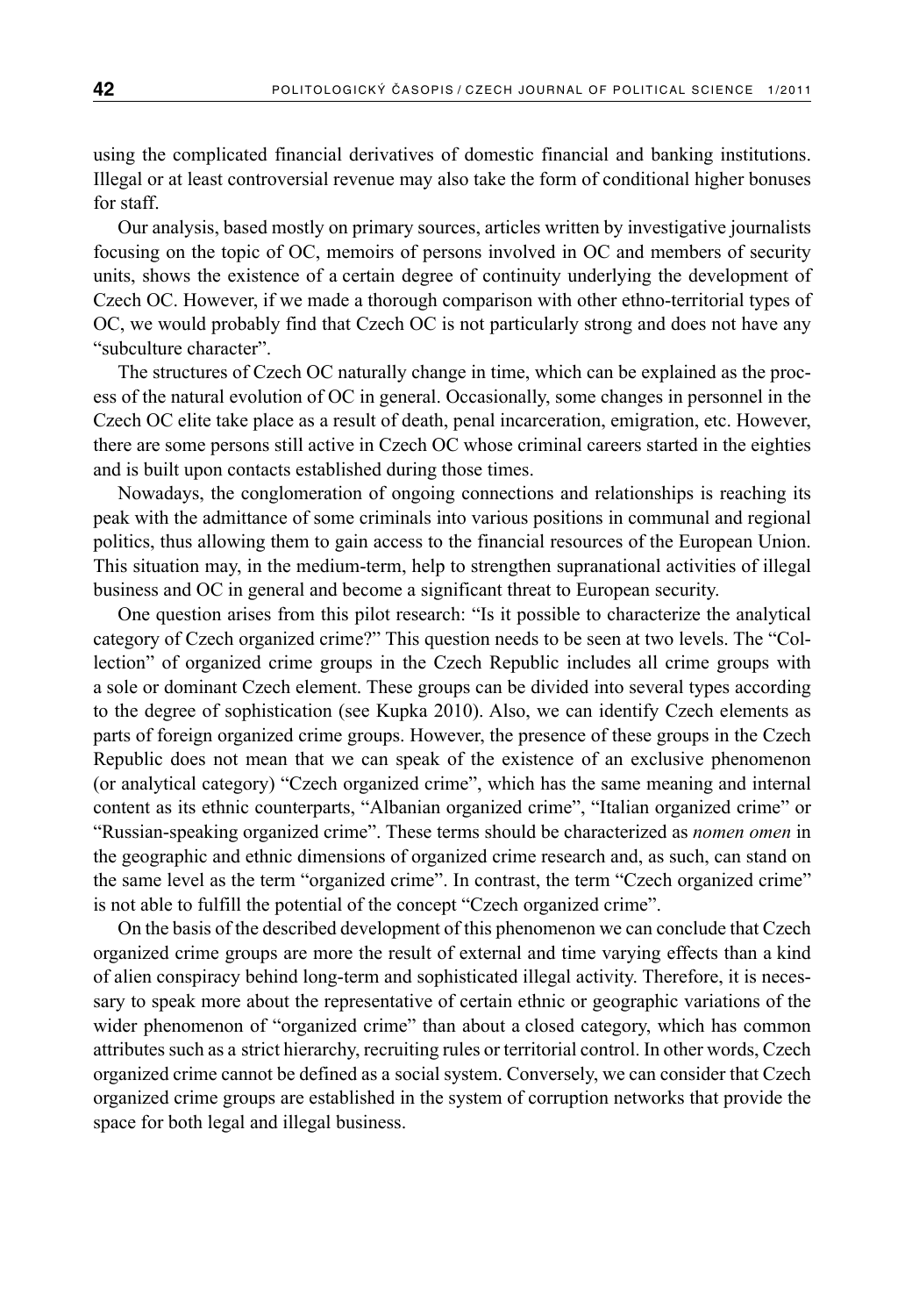#### **Notes:**

- 1. "Galerka" means above mentioned traffickers, veksláci, taxi drivers, waiters, discotheque bouncers, thieves and their mutual relations
- 2. A well-known character of the Czech criminal scene and currently a participant in the programme for the protection of witnesses, Miroslav Houdek, nicknamed Kojak, describes the era of the eighties as follows: "Because of the black market activities we did not have time to study. Moreover, I frequently travelled to West Germany, where my sister lived and from where I was bringing everything that was easy to sell here. Indeed, it could be anything as in our socialist country there was almost nothing, which made our business much easier. Our authorities did not have any problem with my departures, because I travelled alone, without parents. I travelled by train and always got back properly. I brought several bags with me, full of various trash, and always some electronics. There were many good hiding places in trains. West Germany was my store and my 'shop' was at the Havelské tržiště market in Prague, where I rather regularly organized black market sales early on Sunday mornings." (Houdek 2008: 10–11)
- 3. Tuzex shops sold western goods for convertible currency before 1989.
- 4. These people worked especially for Russian-speaking or Vietnamese criminal groups as drivers, security, intermediaries or traffickers of illegal migrants.
- 5. These people were sometimes called "soldiers" in the underworld.
- 6. Due to its relative newsworthiness, this statement can sometimes be denied by scholars who criticize the weak methodological basis for such an assertion. Though there are many examples supporting the opinion that Opposition Accord institutionalized the cover-up of corruption practices and clientelism (Tabery 2006), scholars have to be prudent when working with this type of data.
- 7. Kroupa (2006: 74) describes this term as follows: "The term 'white horses' was established by Roma criminals, who usually found a homeless 'gadžo' (i. e. a person of non Roma ethnicity), washed him, brought him to a hair-dresser and bought him a decent suit. Then they took him to the appropriate authorities and helped him to fill in a notification of business and a subject of enterprise. The 'white horse' received a small salary. In return he signed invoices for high amounts of money until he got caught by the police. In the end, the Roma criminals tried to get their 'white horse' out of the country (in one case as far as South Africa) or killed him so that he could not reveal anything. In some cases, they let him be imprisoned as they hoped that there was no evidence against them. 'White horses' were also used at a higher level; they knew exactly whom, and how to serve, but the principle as well as the end of the 'white horse' was the same. If the dams were emptied in the Czech Republic, bones on their grounds could tell stories."

## **Bibliography:**

Abadinsky, Howard. 1994. *Organized Crime*. Chicago: Chicago University Press.

Antl, Miroslav. 2001. *Gaunery nemám rád*. Praha: Plejáda.

- Bruinsma, Gerben and Bernasco, Wim. 2004. "Criminal Groups and Transnational Illegal Markets: A More Detailed Examination on the Basis of Social Network Theory." *Crime, Law & Social Change* 41, No. 1, 79–94.
- Hignett, Kelly. 2004. "Organised Crime in East Central Europe: The Czech Republic, Hungary and Poland." *Global Crime* 6, No. 1, 70–83.

Horák, Vratislav. 1997. *Ivan Jonák: (Ne)zabil jsem svoji ženu.* Praha: Duel – Edice Akta.

Houdek, Miroslav. 2008. *Zločin v Čechách – Osobní zpověď proslulého gangstera*. Řitka: Daranus.

Chmelík, Jan; Hájek, Pavel and Nečas, Stanislav 2005. *Úvod do hospodářské kriminality*. Plzeň: Vydavatelství a nakladatelství Aleš Čeněk.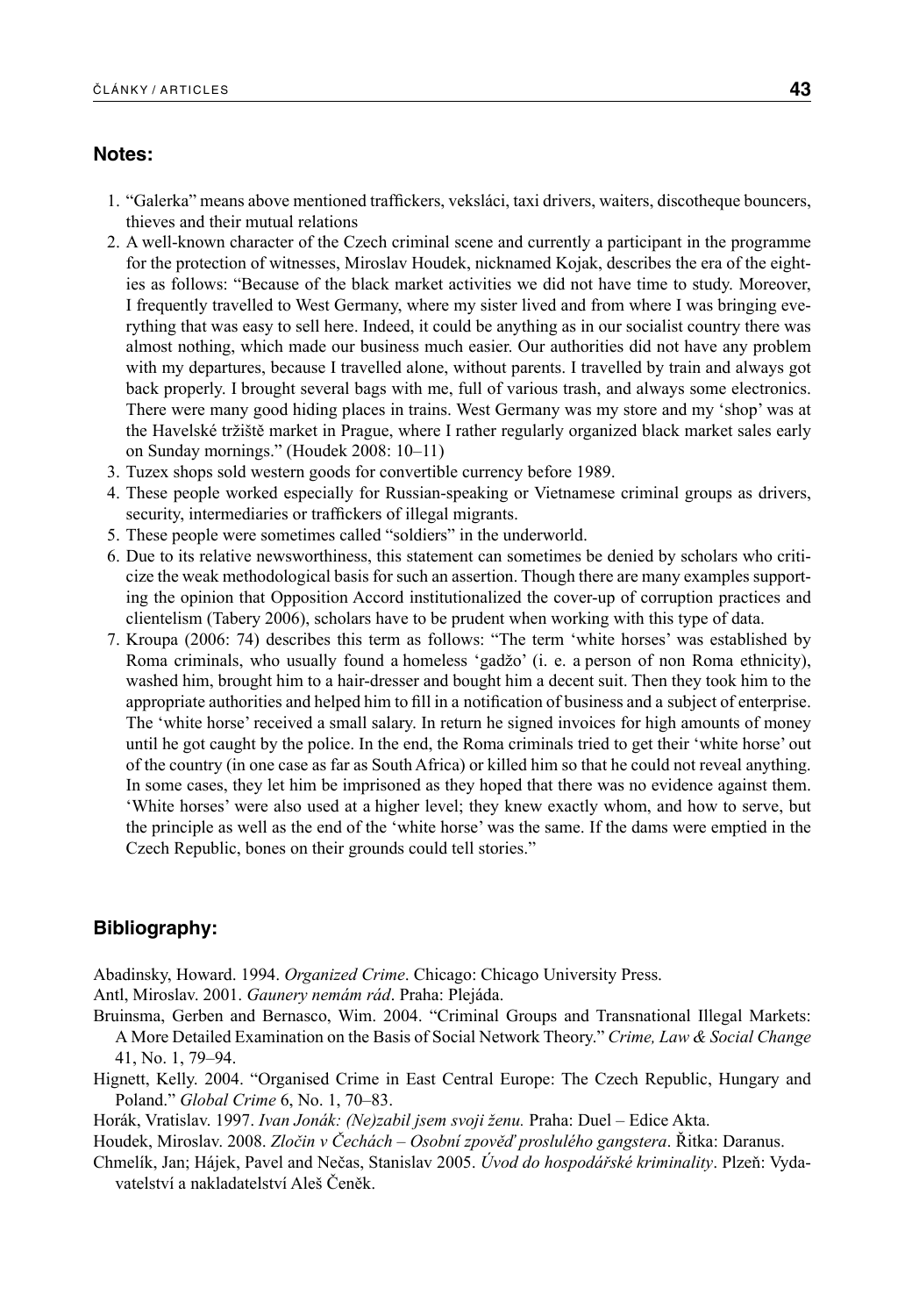- Just, Vladimír. 2003a. *Slovník floskulí*. Praha: Academia.
- Just, Vladimír. 2003b. *Slovník floskulí 2*. Praha: Academia.
- Kroupa, Janek. 2006. *Zločin jako profese*. Řitka: Daranus.
- Kmenta, Jaroslav. 2007. *Kmotr Mrázek*. Praha: JKM Jaroslav Kmenta.
- Kmenta, Jaroslav. 2008. *Kmotr Mrázek II Krakatice*. Praha: JKM Jaroslav Kmenta.
- Kundra, Ondřej. 2007. "Stíny českého parlamentu." *Respekt* 17, No. 16, 9–11.
- Kuras, Benjamin. 1990. "O vekslácích trochu jinak." *Respekt* 1, No. 33, 5–6.
- Kupka, Petr. 2010. *Teorie a modely organizovaného zločinu: konceptualizace českého organizovaného zločinu*. Diploma Thesis. Brno: Masarykova univerzita.
- von Lampe, Klaus and Johansen, Per Ole 2004. "Organized Crime and Trust: On the Conceptualization and Empirical Relevance of Trust in the Context of Criminal Networks." *Global Crime* 6, No. 2, 159–184.
- Linz, Juan 2000. *Totalitarian and Authoritarian Regimes*, Boulder: Rienner.
- Lorencová, Jana and Večeř, Jiří. 2006. *Krvavé oleje Můj přítel vrah.* Brno: Nakladatelství Jan Krystek.
- Naím, Moíses. 2008. *Černá kniha globalizace*. Praha: Vyšehrad.
- Němec, Miroslav. 1995. *Organizovaný zločin.* Praha: Naše vojsko.
- Nožina, Miroslav. 2003. *Mezinárodní organizovaný zločin v České republice*. Praha: Themis.
- Pachman, Aleš. 2006. "Povaha korupce v České republice." In: *Korupce: Projevy a potírání v České republice a Evropské unii*. Eds. Břetislav Dančák, Vít Hloušek and Vojtěch Šimíček. Brno: IIPS, 68–84.
- Smolík, Josef. 2007. "Uvedení do problematiky organizovaného zločinu." In: *Organizovaný zločin a jeho ohniska v současném světě*. Eds. Josef Smolík, Tomáš Šmíd and Vadimír Vaďura. Brno: IIPS, 11–30.
- Smolík, Josef; Šmíd, Tomáš and Vaďura, Vladimír, eds. 2007. *Organizovaný zločin a jeho ohniska v současném světě*. Brno: IIPS.
- Spurný, Jaroslav. 1995. "Sladký život bankovních podvodníků." *Respekt* 5, No. 30, 9–11.
- Spurný, Jaroslav. 2002. *Česká kocovina*. Praha: Rybka Publishers.
- Spurný, Jaroslav. 2007. "Minulosti, otevři se." *Respekt* 17, No. 8, 5.
- Staniszkis, Jedwiga. 2006. *Postkomunismus Zrod hádanky*. Brno: CDK.
- Svora, Přemysl. 2008. *Kmotr Kmenta*. Praha: Press Praha.
- Šmíd, Tomáš. 2009. *Postsovětské organizované kriminální skupiny v Ruské federaci*. Brno: IIPS.
- Tabery, Erik. 2006. *Vládneme, nerušit*. Praha: Edice Respekt.
- Tomášek, Marcel. 2006. "Systémové zdroje korupce v čase společenské změny v makro-sociologickém pohledu." In: *Korupce: Projevy a potírání v České republice a Evropské unii*. Eds. Břetislav Dančák, Vít Hloušek and Vojtěch Šimíček. Brno: IIPS, 31–44.
- Vaněk, Miroslav and Urbášek, Pavel. 2005. *Vítězové a poražení*. Praha: Prostor.
- Vymětal, Petr. 2006. "Typologie korupce." In: *Korupce: Projevy a potírání v České republice a Evropské unii*. Eds. Břetislav Dančák, Vít Hloušek and Vojtěch Šimíček. Brno: IIPS, 13–30.

#### Internet sources:

- Ehl, Martin. 2006. *Můžeme mít Schengen třeba zítra.* Euroskop (http://www.euroskop.cz/38/5817/ clanek/muzeme-mit-schengen-treba-zitra/).
- Jonák, Ivan. 2008. *Dokumenty o kauze, Ivan Jonák.* (http://www.ivanjonak.estranky.cz/clanky/dokumenty-o-kauze).
- Slonková, Sabina and Chaloupská, Markéta. 2008a. *Boss podsvětí Mrázek byl zavražděn kvůli Setuze – Rozhovor s Janem Kubicem*, Aktualne.cz (http://aktualne.centrum.cz/domaci/kauzy/clanek. phtml?id=623298).